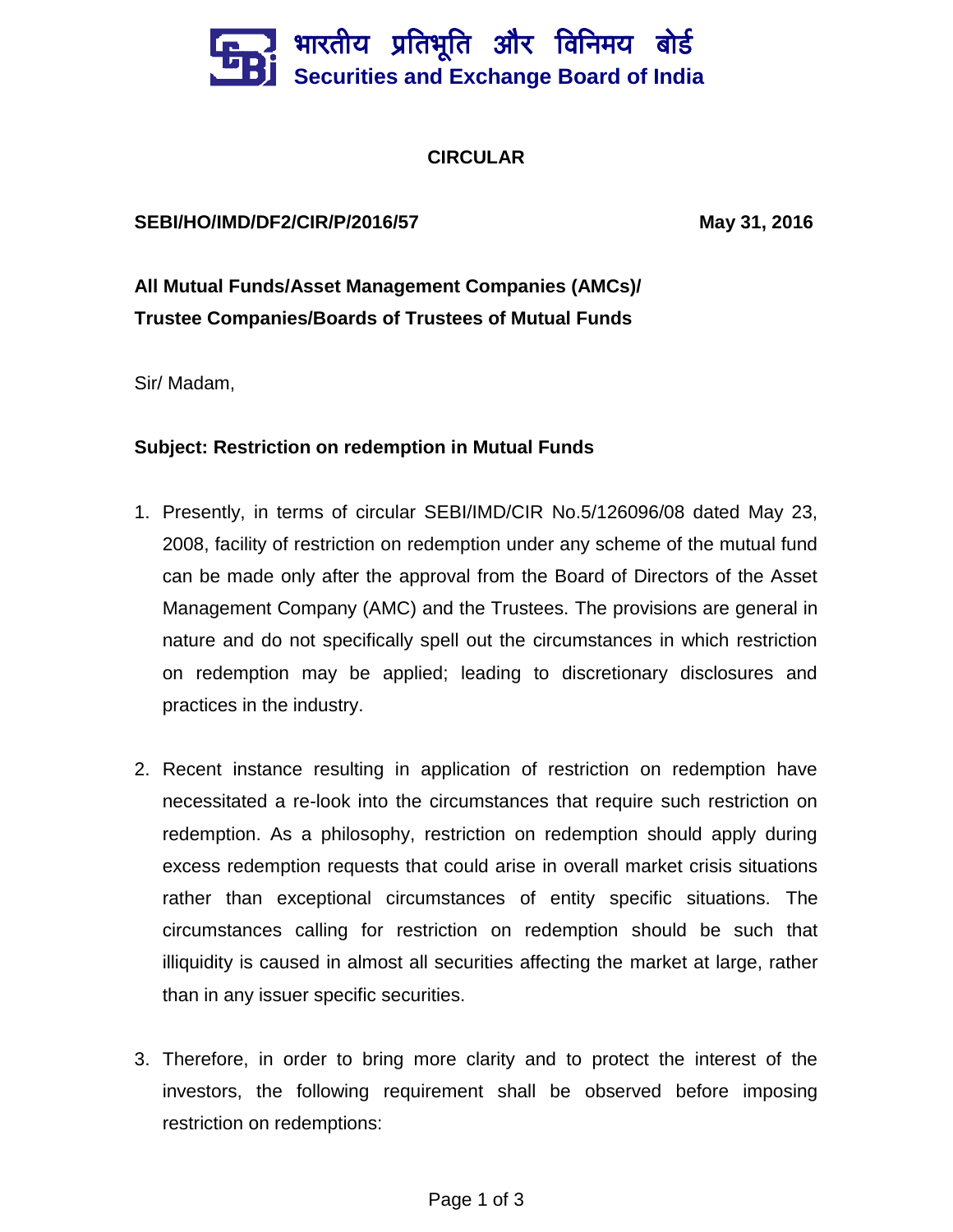## भारतीय प्रतिभूति और विनिमय बो**र्ड Securities and Exchange Board of India**

- a. Restriction may be imposed when there are circumstances leading to a systemic crisis or event that severely constricts market liquidity or the efficient functioning of markets such as:
	- i. Liquidity issues when market at large becomes illiquid affecting almost all securities rather than any issuer specific security. AMCs should have in place sound internal liquidity management tools for schemes. Restriction on redemption cannot be used as an ordinary tool in order to manage the liquidity of a scheme. Further, restriction on redemption due to illiquidity of a specific security in the portfolio of a scheme due to a poor investment decision, shall not be allowed.
	- ii. Market failures, exchange closures when markets are affected by unexpected events which impact the functioning of exchanges or the regular course of transactions. Such unexpected events could also be related to political, economic, military, monetary or other emergencies.
	- iii. Operational issues when exceptional circumstances are caused by *force majeure*, unpredictable operational problems and technical failures (e.g. a black out). Such cases can only be considered if they are reasonably unpredictable and occur in spite of appropriate diligence of third parties, adequate and effective disaster recovery procedures and systems.
- b. Restriction on redemption may be imposed for a specified period of time not exceeding 10 working days in any 90 days period.
- c. Any imposition of restriction would require specific approval of Board of AMCs and Trustees and the same should be informed to SEBI immediately.
- d. When restriction on redemption is imposed, the following procedure shall be applied: